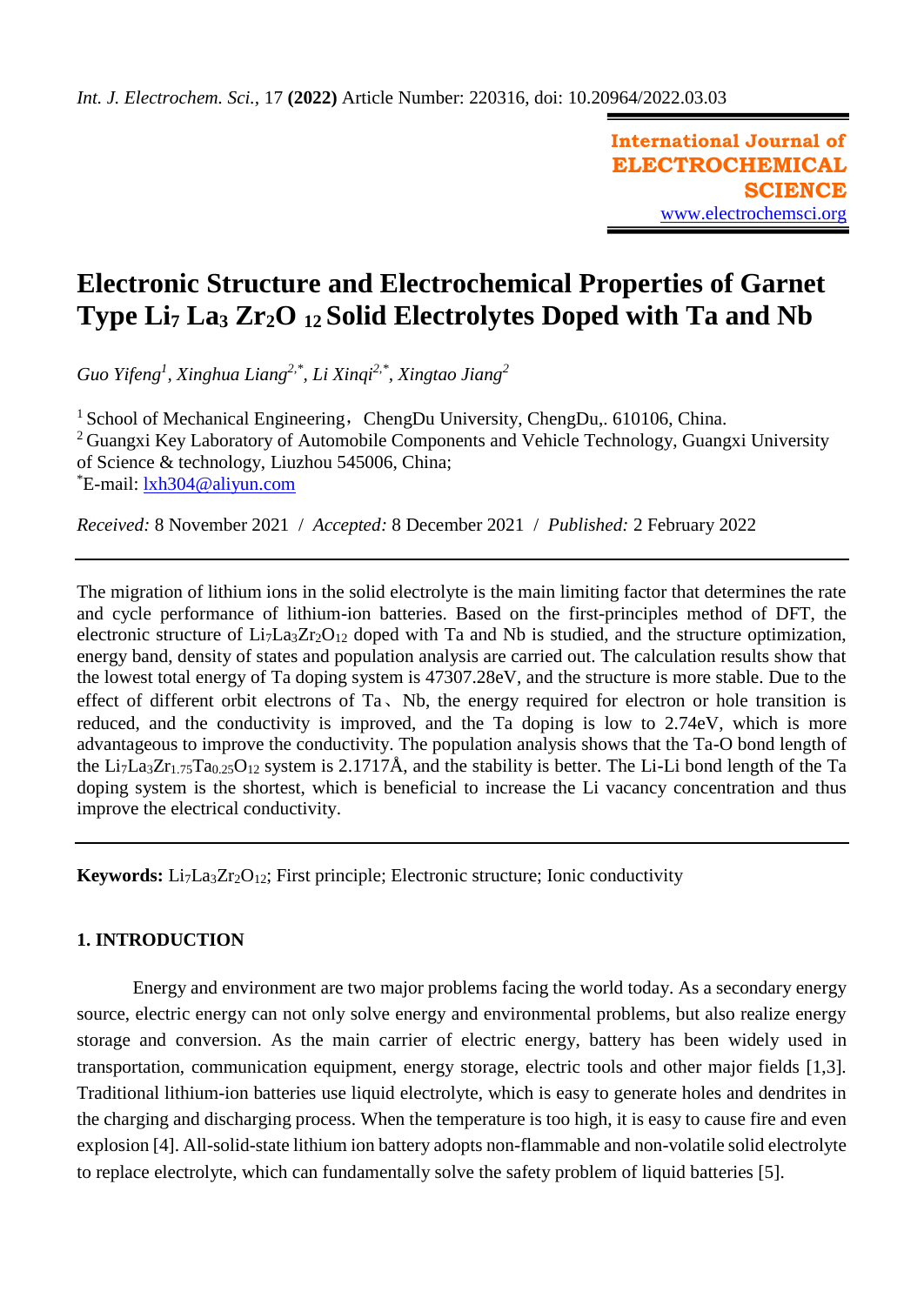Solid electrolyte, as a key material of all-solid lithium battery, lithium-sulfur battery and new lithium-air battery, has attracted extensive attention of researchers [6,8]. Among them, garnet solid electrolyte is regarded as one of the most promising solid electrolytes because of its advantages of good electrochemical stability, wide electrochemical window and high conductivity [9].  $Li<sub>7</sub>La<sub>3</sub>Zr<sub>2</sub>O<sub>12</sub>(LLZO)$ has tetragonal phase and cubic phase structure. The tetragonal phase structure has good thermal stability, but the ionic conductivity is lower than that of cubic phase [10,11]. Studies have shown that the conductivity of cubic ions can reach  $10^{-4}$ S/cm [12]. Stability and conductivity are the key factors influencing the material performance and electrochemistry performance of the battery. The tetragonal phase structure is more stable than the cubic phase structure at room temperature. The all solid state battery assembled with tetragonal LLZO has better stability in the charge and discharge process, which is conducive to improving the battery life. Therefore, improving its conductivity through certain means is the key problem to be solved by tetragonal LLZO.

First-principles calculation is a commonly used method to study the microstructure and properties of matter. Bernstein et al [13] and Adams et al [14] based on first principles, concluded that  $Li<sup>+</sup>$  in  $Li<sub>7</sub>La<sub>3</sub>Zr<sub>2</sub>O<sub>12</sub>$  structure is orderly distributed in tetetic phase, and increasing the concentration of lithium vacancy can reduce the temperature of phase transition. Experiments show that the phase transition temperature is the lowest when the lithium content is about 6.5 [15]. Adams et al [14] think the transition of Li<sup>+</sup> between octahedrons would be hindered by the occupation of tetrahedrons, and the tetrahedron vacancy could be increased through high-price doping to improve the conductivity. Miara et al [16] through calculation shows that different elements doping can change lattice parameters, which affect the conductivity, and is associated with Li<sup>+</sup> space and the concentration. The experiment also proves doping of elements can change Li<sup>+</sup> vacancy concentration and improve conductivity. In addition, a large number of studies have shown that the concentration of Li vacancy or Li can be increased by heterovalent cation doping, and its stability and ionic conductivity can be improved. Such as Li doped  $Al^{3+}$ , La doped  $Zn^{2+}$ , Zr doped  $Ta^{5+}$ ,  $Nb^{5+}$  can improve the ionic conductivity of LLZO [17].

On the basis of this research, based on the first principle, this paper calculates the structure of LLZO,  $Ta^{5+}$  and Nb<sup>5+</sup> doped LLZO model, analyzes and compares the changes of electronic structure such as energy band structure, atomic layout and density of states of the three models, discusses the influence of element doping on the electronic structure and properties of  $Li<sub>7</sub>La<sub>3</sub>Zr<sub>2</sub>O<sub>12</sub>$ .

# **2. MODEL CONSTRUCTION AND CALCULATION METHODS**

### *2.1 Model construction*

The structure space group of  $Li<sub>7</sub>La<sub>3</sub>Zr<sub>2</sub>O<sub>12</sub>$  tetragonal phase [9,18] is I4<sub>1</sub>/*acd*, the occupying rate is a=13.134(4)Å, c=12.663(8)Å, c/a=0.9641,  $\alpha$ = $\beta$ = $\gamma$ = $90^{\circ}$ . The crystal structure framework is composed of hexahedron LaO<sub>8</sub> and octahedron  $ZrO_6$ . Li<sup>+</sup> occupies three positions of 8a of tetrahedron and 16f, 32g of octahedron position. The occupation rate at the octahedral position is 1, but it is empty at the 16e position of tetrahedron [19, 21]. The lithium ions are orderly arranged in LLZO. There are few shortrange interactions and clusters between lithium ions, and the ionic conductivity is low. According to the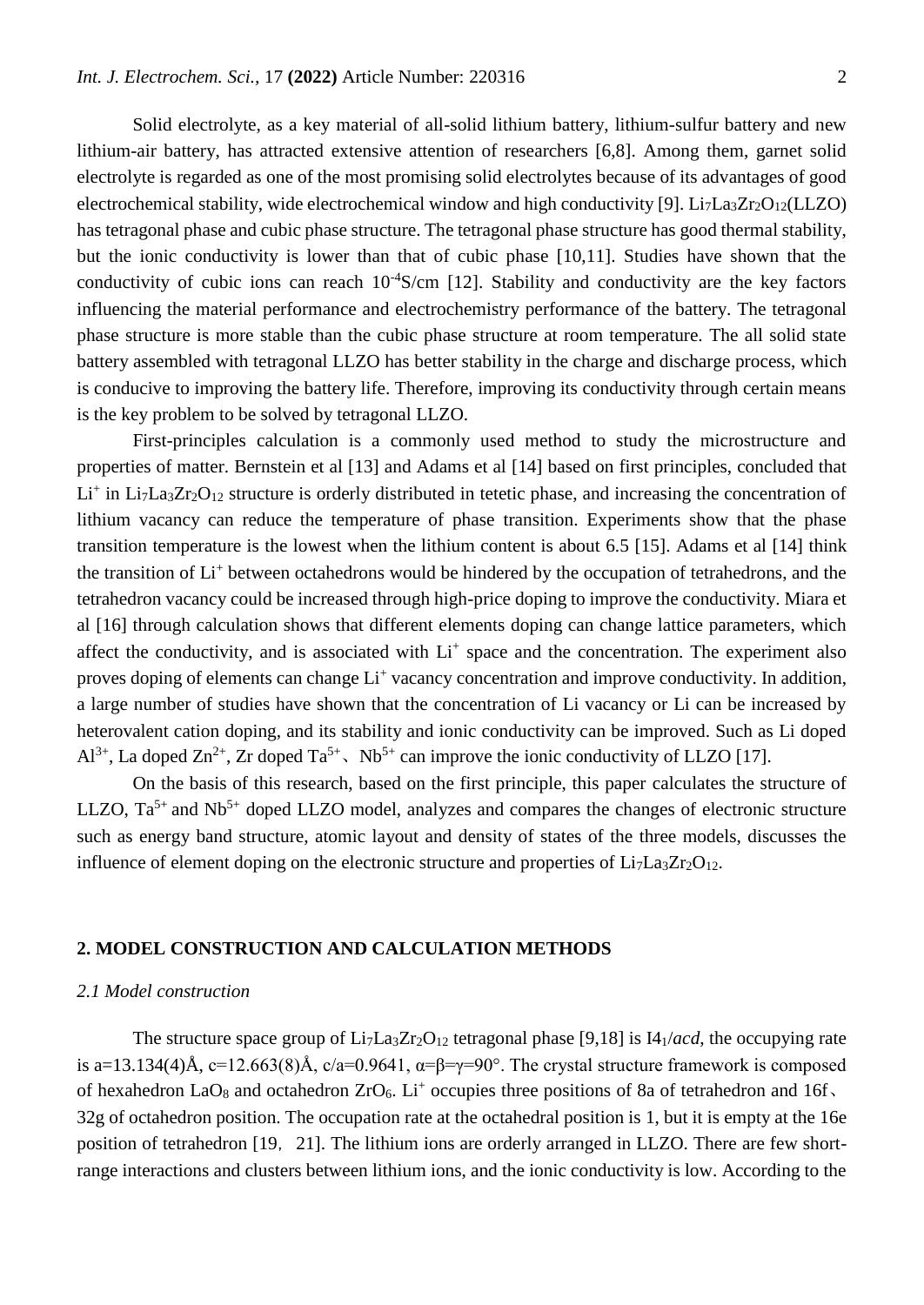basic spatial structure and lattice parameters of LLZO, the tetragonal LLZO supercell is obtained in combination with ICSD databasete. Due to the large number of atoms, in order to improve the calculation efficiency, the protocell structure is obtained according to the principle of symmetry, as shown in Figure 1-1.



**Figure 1-1 Schematic diagram of Li<sub>7</sub>La<sub>3</sub>Zr<sub>2</sub>O<sub>12</sub> cell structure** 

LLZO crystal structure contains a large number of elements and each atom occupies a different position in the spatial structure, which has a certain influence on the determination of doping position and calculation and analysis. Therefore, before determining the doping position, the doping calculation was carried out for different atom positions of different elements. Through a large number of calculations, it was shown that the total energy difference obtained by doping at different positions was within 0.2eV, and within the allowable error range. In order to reduce the amount of calculation, the influence of atomic position on the total energy was ignored.

#### *2.2 Calculation methods*

In this paper, the CASTEP module of MS software is used to complete the structural optimization, energy band and state density of different models based on density functional theory. In the calculation, PBE functional method of generalized gradient approximation (GGA) was used to correct the exchange correlation potential of electron-electron interaction, and ultra-soft pseudopotential plane method (UPPW) was used to calculate the interaction potential between ions and valence electrons for all elements. The valence electrons selected for atomic pseudopotential calculation were: Li  $1s^2 2s^1$ , O 2s<sup>2</sup> 2p<sup>4</sup>, Zr 4s<sup>2</sup> 4p<sup>6</sup> 4d<sup>2</sup> 5s<sup>2</sup>, La 5s<sup>2</sup> 5p<sup>6</sup> 5d<sup>1</sup> 6s<sup>2</sup>, Ta 5d<sup>3</sup> 6s<sup>2</sup>, Nd 4f<sup>4</sup> 5s<sup>2</sup> 5p<sup>6</sup> 6s<sup>2</sup>.

The relevant parameters of structural optimization were set as follows: the calculation accuracy was fine, the truncation kinetic energy of plane wave basis group was 340eV, the step length was 150, the calculation of Brillouin region was carried out by Monkhorst-Packk point grid of 4×4×4, and the convergence standard was as follows: Total energy poor convergence threshold  $dE/ion = 1.0 \times 10^{-5}$ eV, forces of convergence threshold  $|F|_{max}=0.3eV/A$ , the displacement convergence threshold |d  $R|_{\text{max}}=1.0\times10^{-3}$ A, convergence threshold stress component  $|S|_{\text{max}}=5.0\times10^{-2}$ GPa. When calculating energy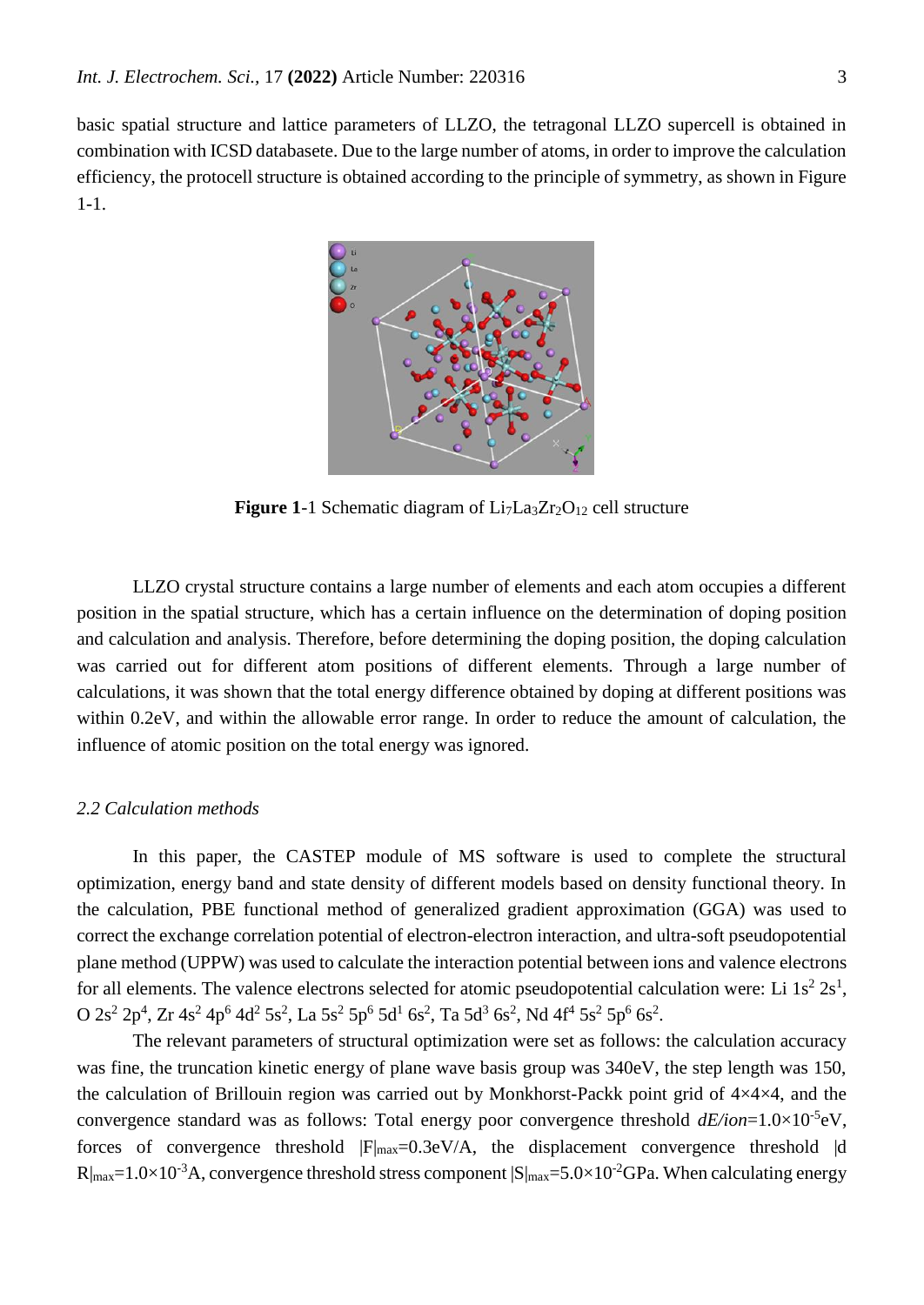band and state density, relevant parameter values should be adjusted according to the model structure size and optimization parameter settings to ensure convergence. Set the calculation accuracy to fine, and set the truncation kinetic energy to 500eV, which should be greater than the value set for structural optimization. The self-consistent process adopts  $5\times5\times5$  K-point grid iteration, and the convergence accuracy is  $2.0 \times 10^{-6}$ eV.

## **3. CALCULATION RESULTS AND ANALYSIS**

#### *3.1 Atomic structure*

Ta、Nb element has high valence state, which improves stability and ionic conductivity of LLZO [22]. Structural symmetry was cancelled before element replacement, and Ta, Nb element was selected to replace Zr atoms(0.375,0.125,0,75) respectively to obtain models of Li7La3Zr1.75Ta0.25O12 and Li7La3Zr1.75Nb0.25O12, as shown in Figure 3-1.



**Figure 3-1** Li<sub>7</sub>La<sub>3</sub>Zr<sub>1.75</sub>Ta<sub>0.25</sub>O<sub>12</sub> (a) and Li<sub>7</sub>La<sub>3</sub>Zr<sub>1.75</sub>Nb<sub>0.25</sub>O<sub>12</sub> (b) models

## *3.2 Structural optimization and total energy*

The three models were optimized according to the minimum total energy principle, and the total energy and lattice parameters were obtained, as shown in Table 3-1. It can be seen from the table that compared with the initial LLZO value  $(a=13.134(4)$ Å,  $c=12.663(8)$ Å), after the optimization of the LLZO structure, the protocell volume  $V=1138.34\text{\AA}^3$  and the lattice constant increased, but the error was only 1.68%, which indicates that the model is correct and reliable within the allowable range of pseudopotential plane wave method. The doping of high valence cations at Zr site leads to the change of symmetry and crystal structure. The lattice size of the Ta doped protocell model increases, and the total energy decreases to -47307.28eV, enhancing the structural stability. The substitution of element Nb leads to a slight decrease in lattice parameters, a decrease in protocell volume, and an increase in total energy, indicating that the stability of the system decreases.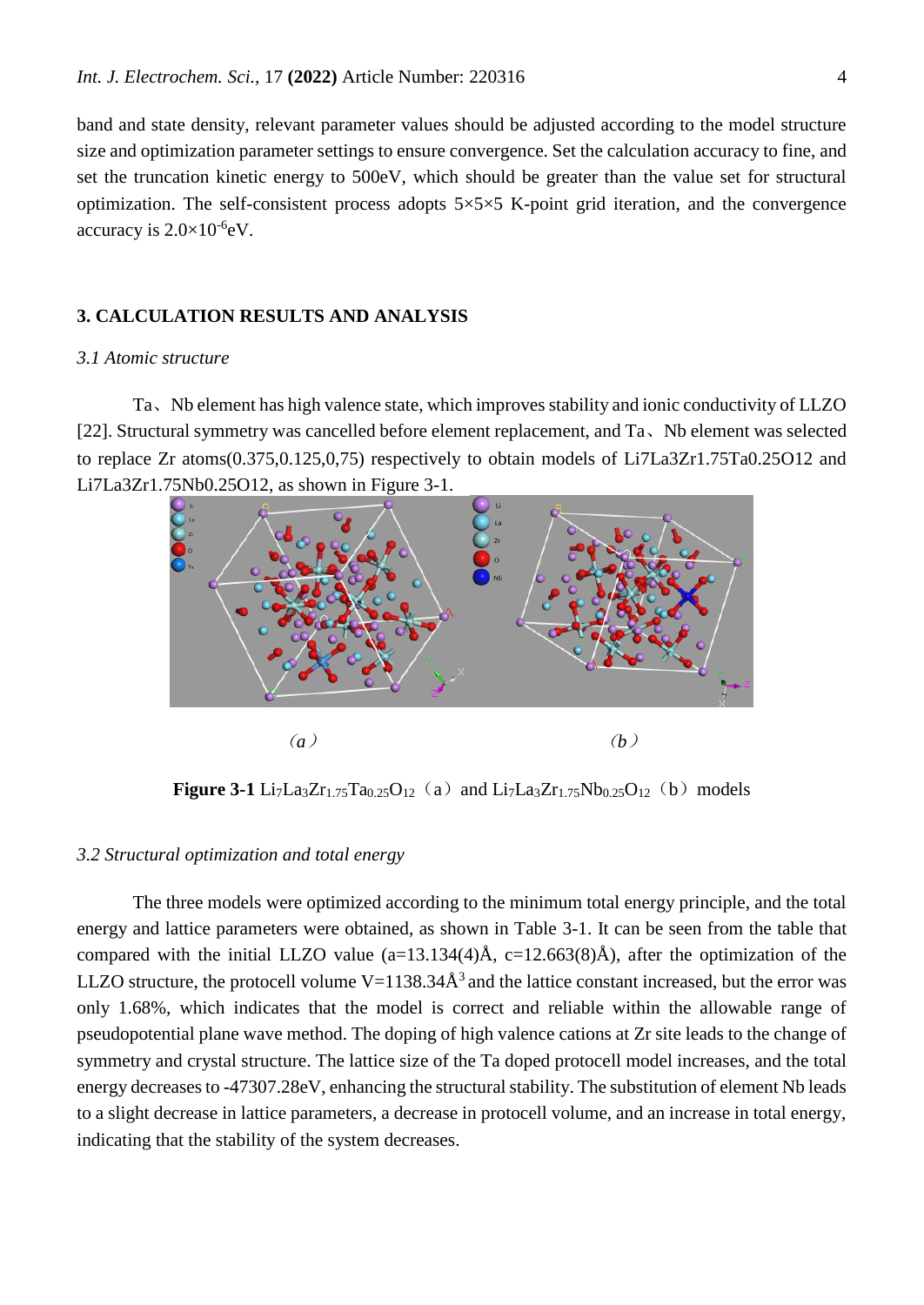The decrease of the system energy indicates that the stability of the crystal structure is improved. The structure of the material is not easy to be destroyed in the process of lithium ion embedment and release, showing high cycle stability and life [23,24]. Doping of different elements leads to different changes in crystal structure, especially doping of high-valence cations cations, which changes the size of La-O dodecahedron and Zr-O octahedron, thus affecting the stability of crystal structure and ionic conductivity [22,25,26].

| Model                              | $a(\AA)$ | b(A)    | c(A)    | A(°) | $B(^\circ)$ | $\Gamma$ <sup>(<math>\circ</math></sup> ) | Total<br>Energy(eV) |
|------------------------------------|----------|---------|---------|------|-------------|-------------------------------------------|---------------------|
| $Li7La3Zr2O12$                     | 11.3979  | 11 3979 | 11.3918 | 108  | 108         |                                           | -47039.74           |
| $Li7La3Zr1.75Ta0.25O12$            | 11.4131  | 11.4131 | 11.4010 | 108  | 108         | 112                                       | -47307.28           |
| $Li_7La_3Zr_{1.75}Nb_{0.25}O_{12}$ | 11.3875  | 11.3875 | 1.3811  | 108  | 108         | 12                                        | -45891.34           |

**Table 3-1.** The lattice constants and total energy of the unit cell model after optimization of doping with different elements

#### *3.3 Band structure and total state density analysis*

The calculation structure of energy band and state density is shown in Figure 3-2( $a\sim c$ ) and Figure 3-3(a $\sim$ f) to Figure 3-5(a $\sim$ f). Related data of different energy bands near fermi level are recorded in Table 2-2, and fermi level is taken as zero point of energy.

According to the band diagram and Table 3-2, the band (a) of  $Li<sub>7</sub>La<sub>3</sub>Zr<sub>2</sub>O<sub>12</sub>$  is mainly distributed between  $-47\sim25$ eV, and part of the band width is large, and there is overlap between adjacent orbits. The conduction bandwidth is 20.77eV, the upper valence bandwidth is 3.37eV, the lowest point of conduction band (3.96eV) and the highest point of valence band (0eV) are all at the same high symmetric point G, and  $Li<sub>7</sub>La<sub>3</sub>Zr<sub>2</sub>O<sub>12</sub>$  crystal is a direct band gap. In addition, the band gap is 3.96eV, fermi level is at the top of upper valence band, which is similar to p-type semiconductor materials. The conductivity is determined by a small number of hole carriers, and the conductivity is low, which also indicates that Li<sup>+</sup> is orderly arranged in tetetic phase structure.

After doping, the energy band moves to the direction of low energy, the number of bands increases and the bandwidth increases, especially the conduction band and valence band change obviously. The bottom of the conduction band passes through the fermi level, the energy required for electron transition decreases, and the free electrons in the conduction band increase. Compared with the P-type semiconductor, the conductivity improves and the conductivity increases. The widest conduction band and lowest band gap of  $Ta^{5+}$  doping system are  $51.25eV$  and  $2.74eV$ . The electrons are easier to transition and the conductivity is higher. Compared with (a), the conduction band and valence band of Nb<sup>5+</sup> doping system increase, but the upper valence band increases slightly. The fermi level is located at the bottom of the conduction band, the band gap decreases slightly, and the change of conductivity is small. Similar to the results reported in literature [8,21], the conductivity of LLZO can be improved by doping.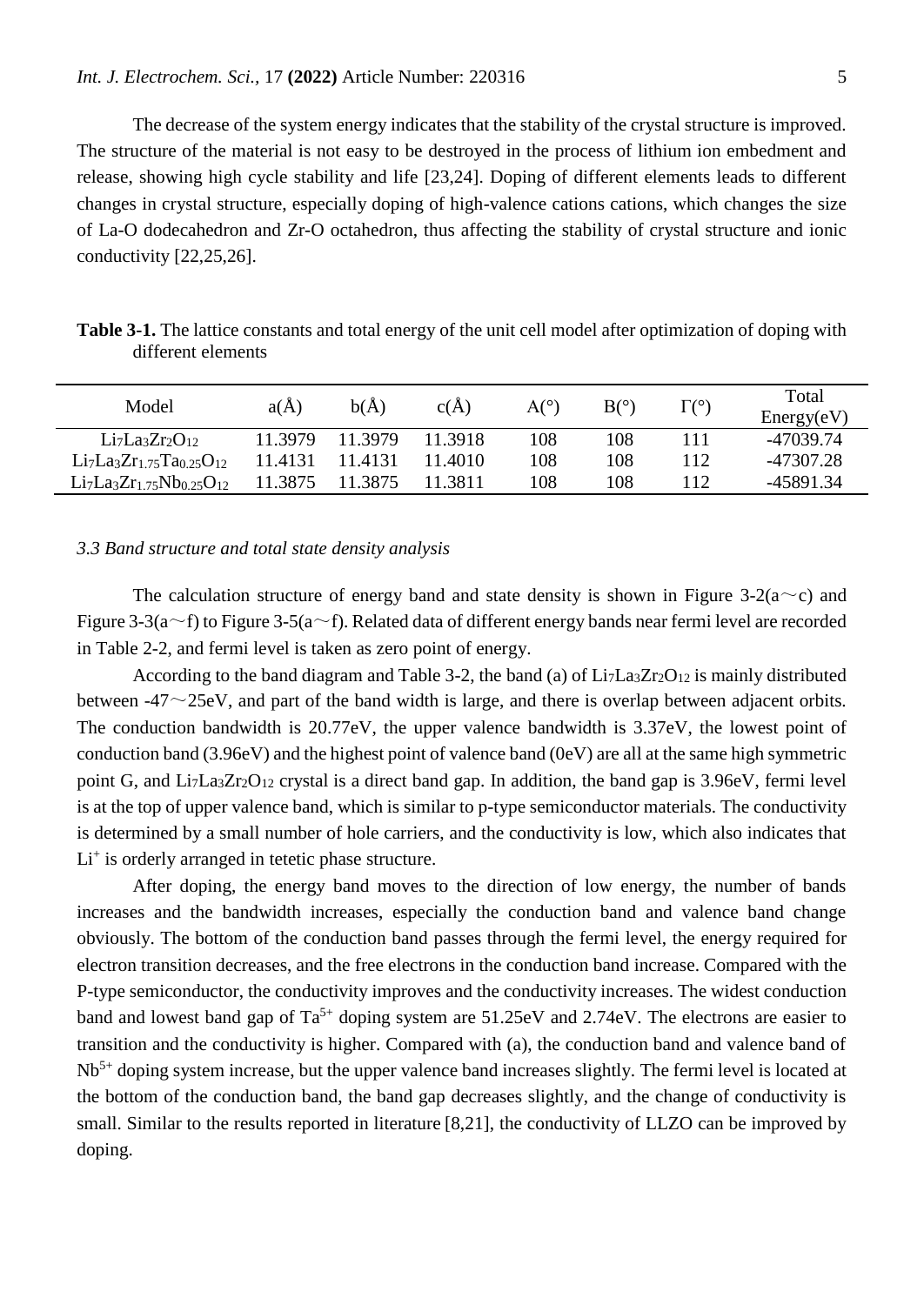The state density diagram corresponds to the band diagram, and different bands occupy different intervals in the state density diagram. According to the total state density diagram and energy band analysis, the state density diagram of doping at different positions is similar, but the peak strength and peak position of doping at different positions are different. The fermi energy levels are all located at the point where DOS is close to but not 0, and the crystal is mainly reflected in semiconductor properties, but has gold properties, which is the same as the result of energy band analysis. There are many local spikes in the valence band under the Fermi level. Zr doping leads to narrower and sharper corresponding energy band in the lower valence band.



**Figure 3-2** ( $a \sim c$ ) Energy band diagram of different models

|  |  |  |  | Table 3-2. Different energy band parameters |
|--|--|--|--|---------------------------------------------|
|--|--|--|--|---------------------------------------------|

| Structure               | Range(eV)           | Conduction<br>Band(eV) | Valence Band(eV)   | <b>Band</b><br>gap(eV) |
|-------------------------|---------------------|------------------------|--------------------|------------------------|
| $Li7La3Zr2O12$          | $-46.89 \sim 24.73$ | $3.96 \sim 24.73$      | $-3.37\sim 0$      | 3.96                   |
| $Li7La3Zr1.75Ta0.25O12$ | $-70.73 \sim 50.15$ | $-1.10 \sim 50.15$     | $-7.42 \sim -3.84$ | 2.74                   |
| $Li7La3Zr1.75Nb0.25O12$ | $-57.46 \sim 50.09$ | $0 \sim 50.09$         | $-7.38\sim -3.89$  | 3.89                   |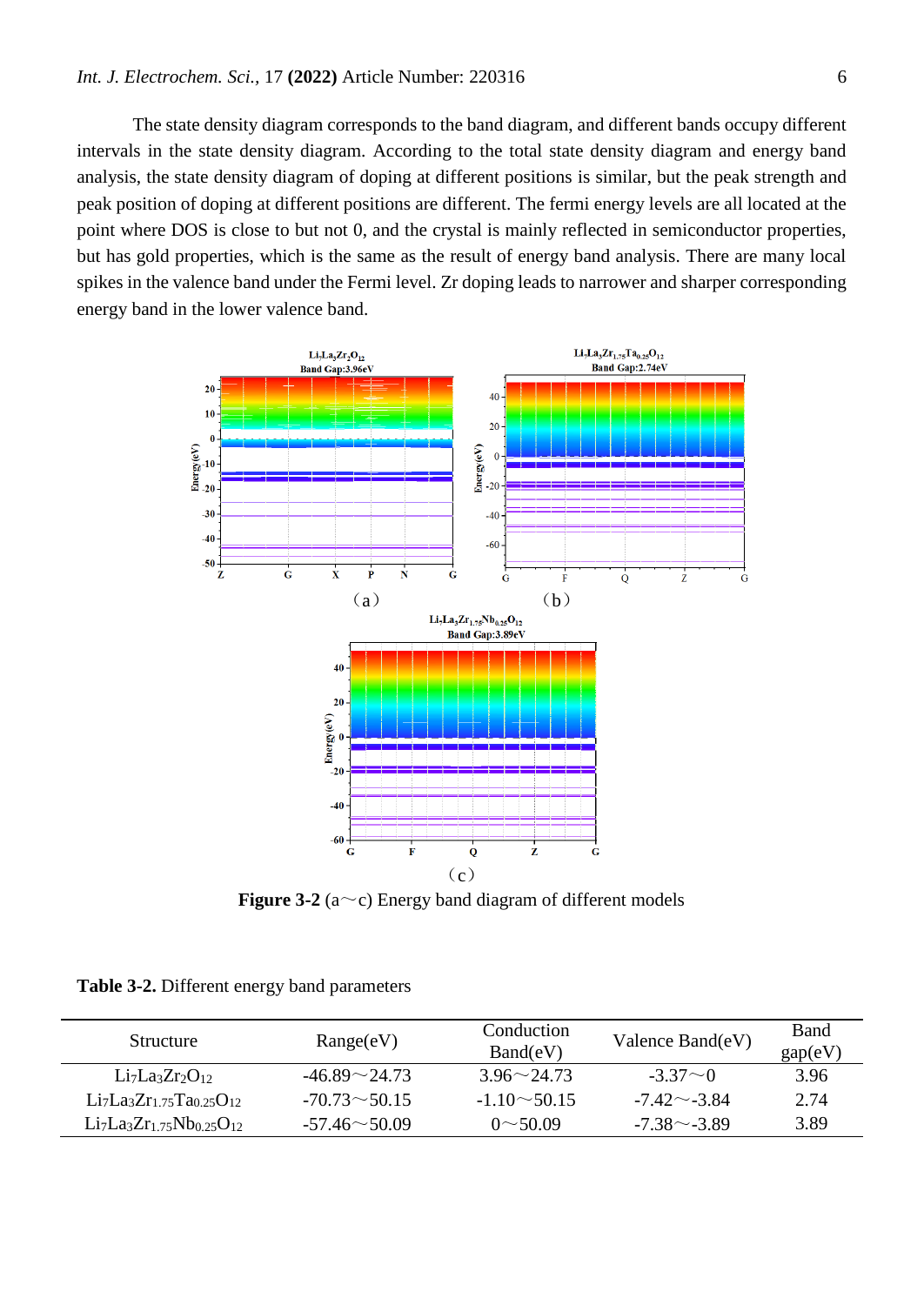The conduction band region of fermi level is widely distributed and uniform, and the peak value is lower. The electrons are relatively non-localized, and the atomic orbitals composed of the conduction band have strong expansibility.



**Figure** 3-3 ( $a \sim e$ ) LLZO and the partial density of states of each atom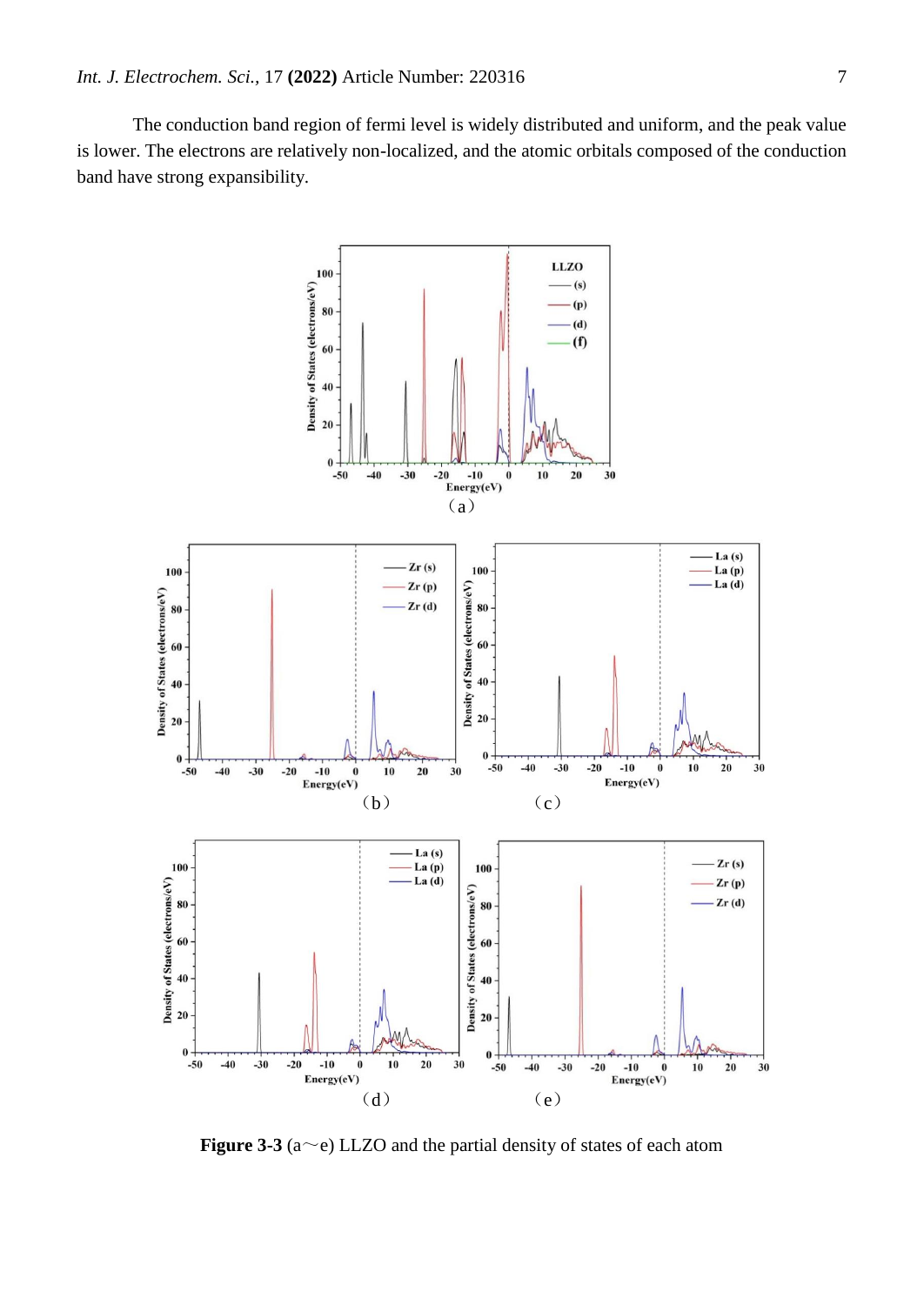

**Figure 3-4** ( $a$   $\sim$  f) Li<sub>7</sub>La<sub>3</sub>Zr<sub>1.75</sub>Ta<sub>0.25</sub>O<sub>12</sub> and the atomic density of states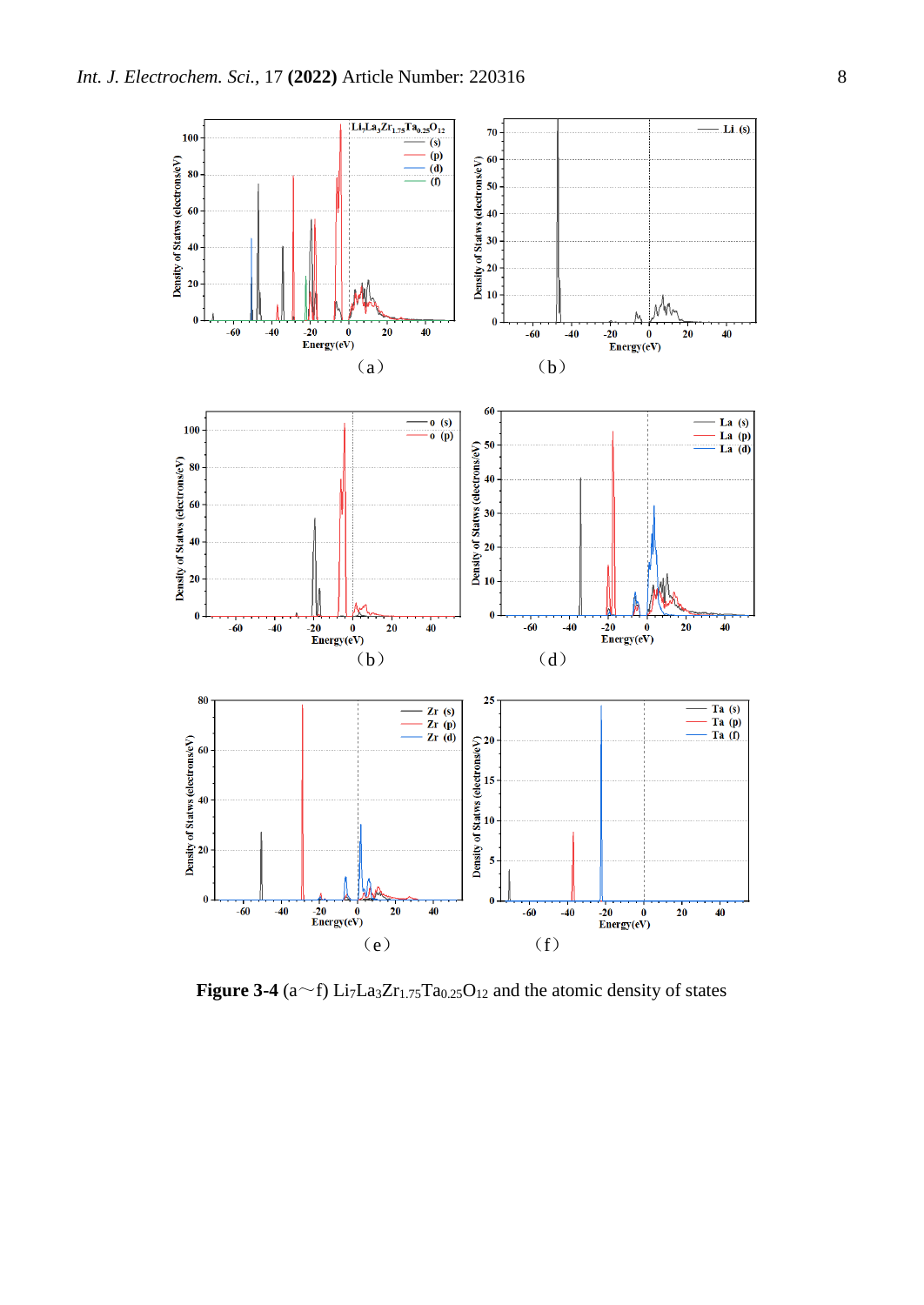

**Figure** 3-5 ( $a$   $\sim$  f) Li<sub>7</sub>La<sub>3</sub>Zr<sub>1.75</sub>Nb<sub>0.25</sub>O<sub>12</sub> and the atomic density of states

In Addition, a new peak is added at -37.13eV、-22.46eV in Figure 3-4(a), and the energy band localization in the region of  $-57.46$ ev ~  $-3.89$ ev in Figure 3-5(a) is stronger, which is caused by the change of electronic structure due to the addition of electronic orbitals of Ta and Nb. Therefore, cationic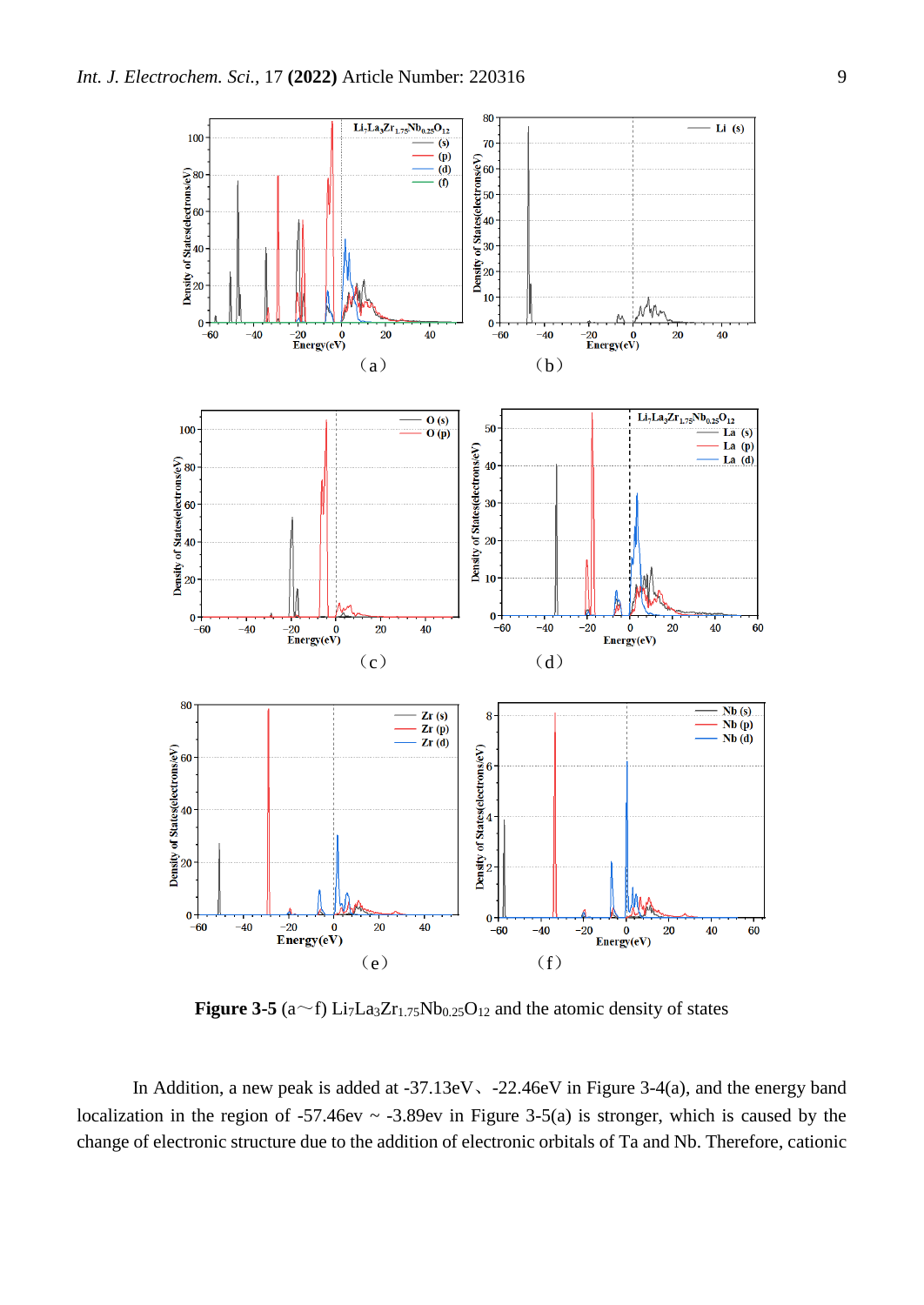doping changes the size of the arrangement and migration channel of lithium ions in the crystal structure, which is conducive to improving structural stability and conductivity [23].

According to Fig.3-3(a~e) to Fig.3-5(a~f), the relationship between electron orbital and energy band and state density of different atoms is further analyzed. As can be seen from Fig.3-3, all energy bands in the -48.56~25.9eV region below the LLZO valence band are contributed by their respective atomic orbitals, and there is no overlap between the orbitals. In addition, the state density peaks of each band under the upper valence band are stronger and their widths are smaller, indicating strong localization. The upper valence band region near fermi level is the interaction of Li s-orbits, O p-orbits and p and d orbitals of La and Zr. There are two strong density peaks at -2.33eV and -0.464eV, which are mainly contributed by electrons from O 2p, La 5d and Zr 4d orbitals. The interatomic interaction is strong. However, the conduction band shows strong delocalization, and the electron orbitals of each atom contribute to form two obvious peak of state density, which is contributed by the 5d of La and the 4d of Zr. There is overlap between electron orbitals of different atoms, and Zr-O and La-O have strong interaction, which is consistent with LLZO crystal skeleton structure [9].

It can be seen from Fig.3-4 and Fig.3-5 that the density peaks of each atomic state are increased after Zr doping, which leads to the increase of the energy of the system. Near the fermi level, the conduction band is relatively wide, which is conducive to electronic transition and improves the conductivity. However, the delocalization between atomic orbitals is strong, covalent bond interaction is reduced, and the stability is relatively weakened. When Ta is doped, the conduction band is mainly contributed by Li, O, La and Zr orbitals, and the band generated at -37.13eV and -22.46eV in the lower valence zone is contributed by the p and d orbitals of Ta. In the upper valence zone, the peak of state density is sharp and localized, while in Nb doping, the peak of state density is most sharp, and all atomic orbitals contribute to the fermi level, and the interaction is strong, which is closer to the crystal structure of LLZO. According to the analysis of energy band and density of States, the electronic structure changes due to the electron orbital effect of doped elements. The doping of Ta and Nb will improve the conductivity of the material, and the doping effect of Ta is more significant.

#### *3.4 Population analysis*

The distribution of electrons in each atomic orbital is different, and the bonding status of each atom can be obtained by population analysis. The bond population analysis of LLZO system before and after doping is shown in Table 3-3, and the bond length is shown in Table 3-4.

As can be seen from Table 3-3 and 3-4, doping results in the increase of Li-O bond population, decrease of bond length and enhancement of bond covalency. Compared with the literature, the change of Li-O bond due to element doping tends to be the same [27]. Among them, the bond length of  $Li<sub>7</sub>La<sub>3</sub>Zr<sub>1.75</sub>Ta<sub>0.25</sub>O<sub>12</sub>$  is the smallest, indicating that the covalency of Li-O bond in this system is strong. With Ta doping, the La-O bond population decreases and the bond length increases, while the Zr-O bond population increases and the bond length decreases, indicating that the covalence of La-O bond is weakened while that of Zr-O bond is enhanced.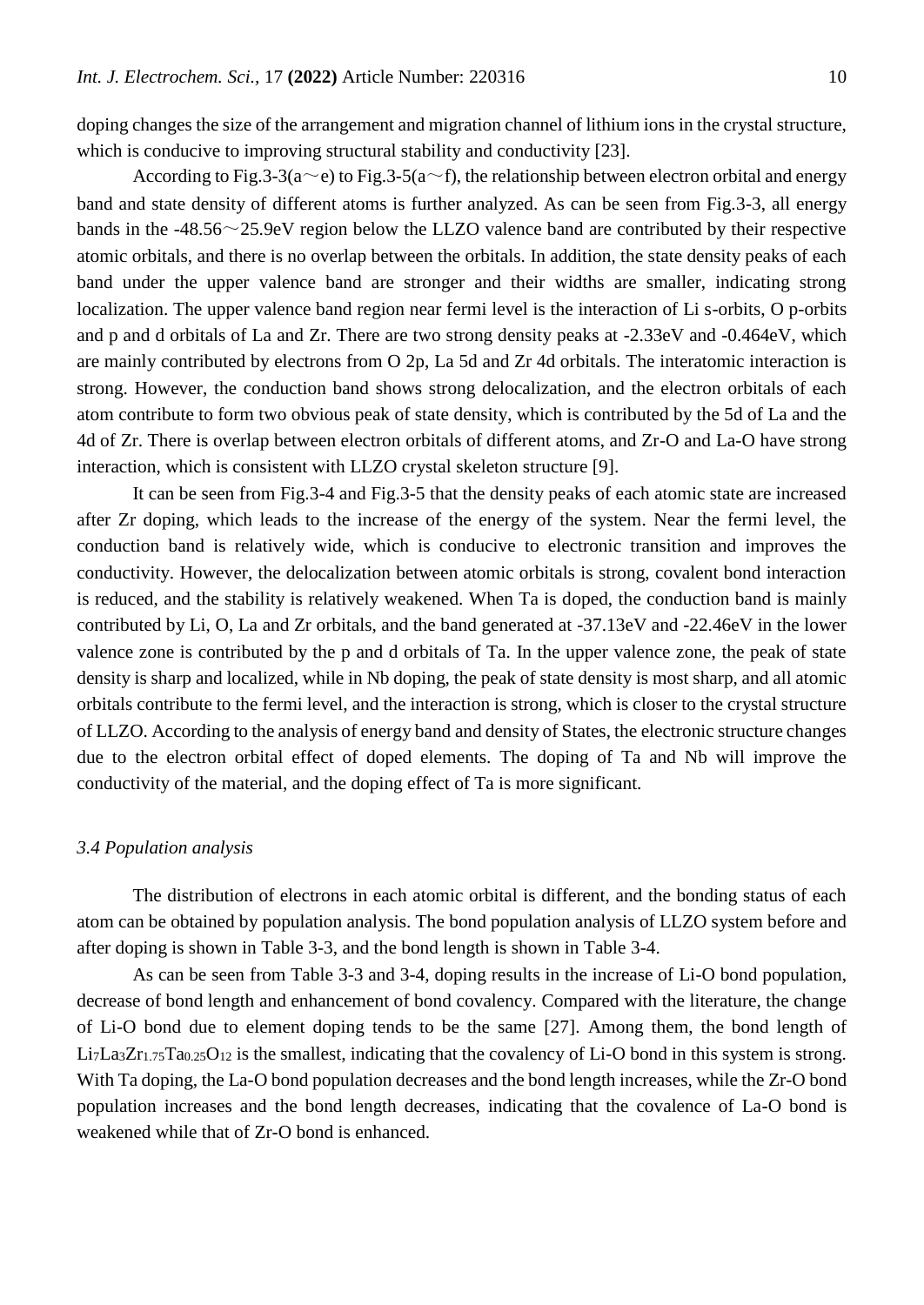| <b>Bond</b> | <b>LLZO</b>              | $Li7La3Zr1.75Ta0.25O12$ | $Li7La3Zr1.75Nb0.25O12$  |
|-------------|--------------------------|-------------------------|--------------------------|
| Li-Li       | 0.123                    | 0.092                   | 0.104                    |
| $Li-O$      | 0.010                    | 0.028                   | 0.017                    |
| $La-O$      | 0.285                    | 0.282                   | 0.257                    |
| $Zr-O$      | 0.523                    | 0.525                   | 0.520                    |
| $Ta-O$      | $\overline{\phantom{0}}$ | 0.602                   | $\overline{\phantom{a}}$ |
| $Nb-O$      | $\overline{\phantom{a}}$ | -                       | 0.585                    |

**Table 3-3.** bond population Average of crystals (e)

**Table 3-4.** Average bond length of crystals (Å)

| Model                   | Li-Li  | Li-O   | La-O   | $Zr-O$ | $Ta-O$                   | $Nb-O$                   |
|-------------------------|--------|--------|--------|--------|--------------------------|--------------------------|
| LLZO                    | 2.6471 | 2.2938 | 2.6010 | 2.1245 | -                        | $\overline{\phantom{0}}$ |
| $Li7La3Zr1.75Ta0.25O12$ | 2.5547 | 2.2610 | 2.6085 | 2.1257 | 2.1717                   | $\overline{\phantom{a}}$ |
| $Li7La3Zr1.75Nb0.25O12$ | 2.6318 | 2.2865 | 2.6061 | 2.1228 | $\overline{\phantom{a}}$ | 2.2292                   |

Because doping Ta results in the structural changes, the covalence of some bonds is enhanced or weakened, and a new Ta-O bond with bond length of 2.1717Å is generated, which enhances the stability of the structure. With Nb doping, the population of La-O and La-O bonds decreases, the bond length increases, and the covalency of the bond weakens. Moreover, the bond length of the new Nb-O bond is 2.2292Å, which is larger than that of Ta-O bond, so the stability of the system is low. In addition, the LLZO tetragonal structure has a higher  $Li<sup>+</sup>$  occupying rate and a lower conductivity due to the smaller coulombic repulsion between  $Li^+$ - $Li^+$  of the adjacent [LiO<sub>4</sub>] tetrahedron and [LiO<sub>6</sub>] octahedron. It is found through doping that the decrease of Li-Li bond length leads to the increase of Coulomb repulsion between Li+-Li+, which is beneficial to the increase of Li vacancy concentration and conductivity. Compared with the experimental results in the literature, the results are consistent[28]. The minimum Li-Li bond length of Li<sub>7</sub>La<sub>3</sub>Zr<sub>1.75</sub>Ta<sub>0.25</sub>O<sub>12</sub> system is 2.5547Å, combined with the analysis of energy band, its electrical conductivity is the highest. Therefore, doping different element has different effects on the conductivity of crystal structure, and it should also be related to the concentration of doped element, not the greater the better. At the same time, it is affected by the doping position, and the results are different.

#### **4. CONCLUSION**

 $(1)$  Through structural analysis, it is found that Nb doping leads to the increase of total energy, and the stability of the system decreases. After Ta doping LLZO system, the structure is more stable,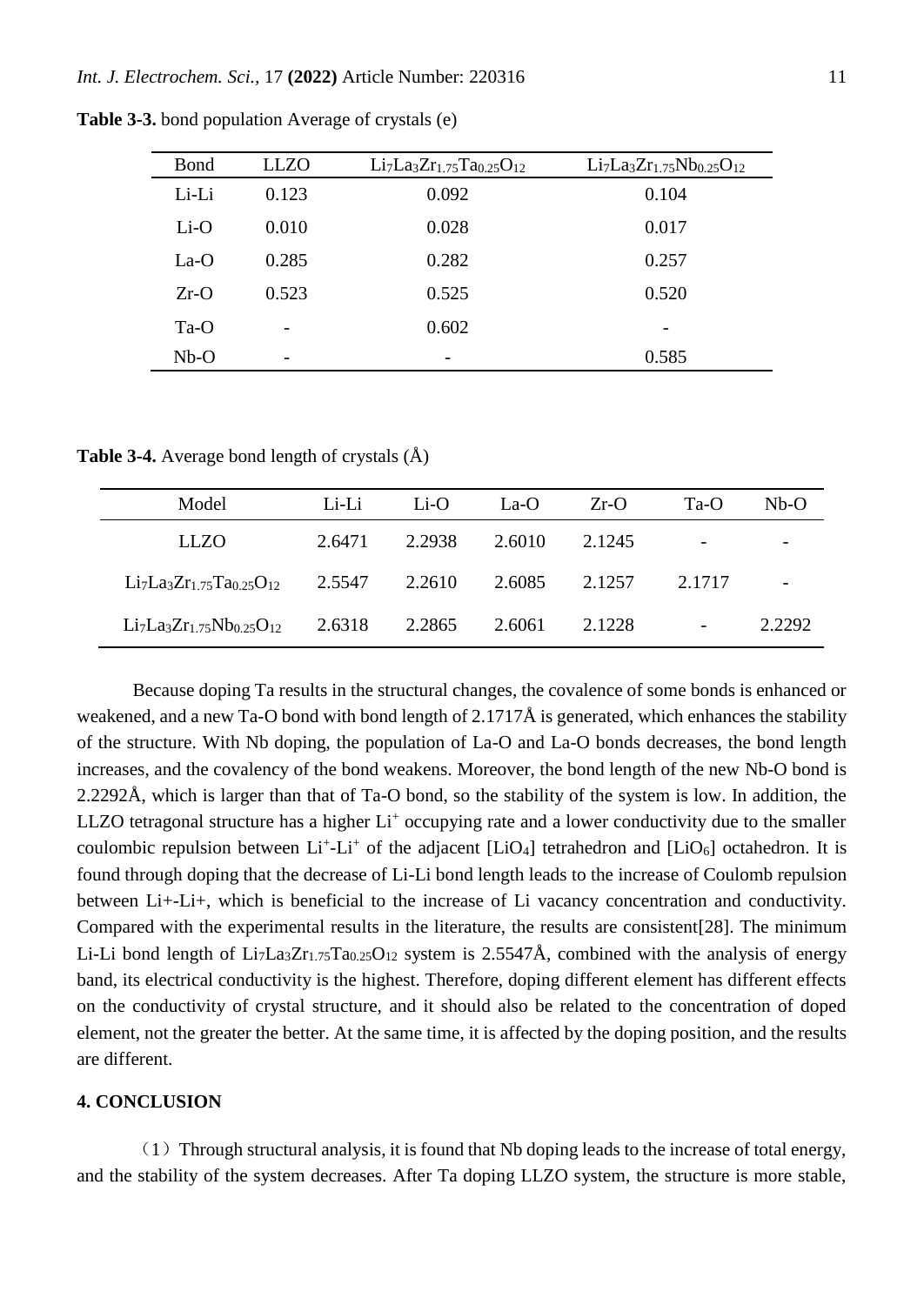and the total energy is -47307.28eV.

 $(2)$  Band gap and band density analysis show that LLZO structure band gap is 3.96eV, fermi level is at the top of upper valence band, similar to p-type semiconductor material, conductivity is determined by a small number of hole carriers, low conductivity. Due to the effect of different Ta and Nb orbital electrons, the number of energy bands near the fermi level increases and the band gap decreases to 2.74ev (Ta) and 3.89ev (Nb). It is conducive to the transition of electrons or holes. The electron or hole transition energy is reduced, the conductivity is increased, Ta doping conductivity is relatively high.

 $(3)$  The population analysis shows that Li-O bond population increases, bond length decreases, and bond covalency is enhanced by doping. The bond length of  $Li<sub>7</sub>La<sub>3</sub>Zr<sub>1.75</sub>Ta<sub>0.25</sub>O<sub>12</sub>$  is the smallest, indicating that Li-O bond covalency is strong in the system. Doping Ta results in structural changes and the formation of a new Ta-O bond with bond length of 2.1717Å, which enhances the stability of the structure. With Nb doping, the bond length of La-O and La-O increases, and the covalency of the bond weakens. Moreover, the bond length of the newly generated Nb-O bond is 2.2292Å, which has lower stability compared with Ta doping system. On the other hand, the doping shows that the minimum Li-Li bond length of  $Li_7La_3Zr_{1.75}Ta_{0.25}O_{12}$  system is 2.5547Å. The reduction of Li-Li bond length leads to the increase of coulomb repulsion between Li<sup>+</sup>-Li<sup>+</sup>, which is conducive to the increase of Li vacancy concentration and the increase of electrical conductivity.

# ACKNOWLEDGEMENT

This research was supported by the National Natural Science Foundation of China(No.51775042,52161033),Guangxi Natural Science Foundation (No. 2020GXNSFAA297082), the Fund Project of the GDAS Special Project of Science and Technology Development Guangdong Academy of Sciences Program (No.2020GDASYL-20200104030); the Innovation Project of Guangxi University of Science and Technology Graduate Education (YCSW2021324) Guangxi Innovation Driven Development Project (No.AA18242036-2).

#### **References**

- 1. J. M. Tarascon and M. Armand, *Nature*, 414 (2001) 6861.
- 2. M. Armand and J. M Tarascon, *Nature*, 451 (2008) 7179.
- 3. J. B. Goodenough and Y. Kim, *Chem. Mater*, 22 (2010) 3.
- 4. E. P. Roth and C. J. Orendorff, *Electro. Chem. Soc Inter.*, 21 (2012) 2.
- 5. X.S. Zhou, A.M. Cao , L.J. Wan, Y.G Guo, *Nano. Res.*, 5 (2012) 12.
- 6. Y. M. He, C. Y. Lu, S. Liu, W. J. Zheng and J. Y. Luo, *Adv. Energy. Mater.*, 9 (2019) 36.
- 7. R. Murugan, V. Thangadurai and W. Weppner, *Angew. Chem. Int. Edit.*, 46 (2017) 41.
- 8. V. Thangadurai, H. Kaack and W. J. F. Weppner. *J. Am. Ceram. Soc.*, 86 (2013) 3.
- 9. J. Awaka,N. Kijima, H. Hayakawa and J. Akimoto, *J. Solid. State. Chem.*, 182 (2019) 8.
- 10. R. Murugan, W. Weppner, P. S. Beurmann and V. Thangadurai, *Mater. Sci. Eng. B-Adv.*, 143 (2017) 1-3.
- 11. J. T. Han, J. L. Zhu, Y. T. Li, X. H. Yu, S. M. Wang, G. Wu, H. Xie, S. C. Vogel, F. Izumi, K. Momma, Y. Kawamura, Y. H. Huang, J. B. Goodenoughb and Y. S Zhao, *Chem. Commum.*, 48 (2012) 79.
- 12. R. Jalem, Yo. Yamamoto, H. Shiiba, M. Nakayama, H. Munakata,T. Kasuga and K. Kanamura,